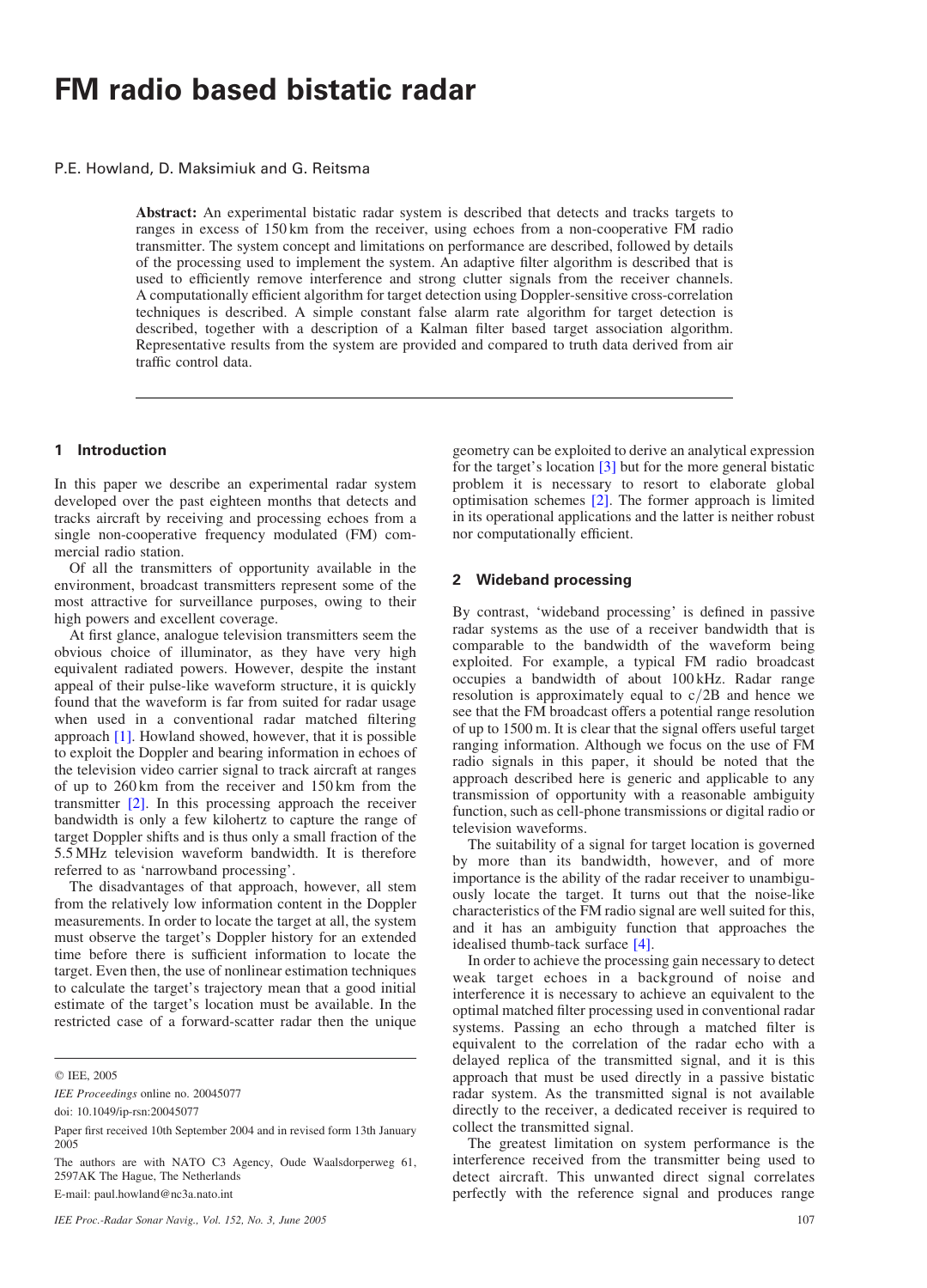and Doppler sidelobes that are several orders of magnitude greater than the echoes that are sought. To detect anything but the closest of targets it is necessary to remove this signal, by both angular nulling with the antenna and adaptive echo cancellation in the receiver. However, eventually the dynamic range of the receiver limits the cancellation and so the principal limitation on system performance lies with the analogue-to-digital converter technology.

After correlation processing the radar has measurements of the target that are very similar to those of conventional radars: bistatic-range, bearing and Doppler. The accuracy of each of these measurements, however, is quite different. Range and bearing are a factor of ten or so worse than a conventional microwave radar owing to the lower bandwidth of the FM radio signal, whereas Doppler is two or three orders of magnitude more accurate (owing to the extended integration times possible with passive radar). The radar can exploit the excellent Doppler information to provide a resolution comparable to conventional radars and by simultaneously using multiple transmitters the system can achieve target location accuracies that may be even better.

Another feature of FM radio based bistatic radars is that they are simultaneously unambiguous in both range and Doppler. This useful property makes them ideal for detecting long-range high-speed targets, such as auroral disturbances in the ionosphere [\[5\]](#page-8-0) or even man-made space objects.

## 3 Expected system performance

In our system we are exploiting a single, vertically-polarised FM radio transmitter located at Lopik, some 50 km behind the receiver. The transmitter has a mean ERP of 50 kW and frequency of 96.8 MHz. The transmitter is located on a 375 m mast and provides excellent long-range low-level illumination.

The receiver is located on the roof of the NATO C3 Agency in The Hague, and is approximately 20 m above ground level. The Agency is on the edge of some sand dunes which lead to the North Sea approximately 2 km away. The receiver comprises two vertically-polarised half-wave dipoles over a wire-mesh backplane 1.5 wavelengths by 1.5 wavelengths in size. The receiver antenna is steered so as to try to place the transmitter in a null in the antenna pattern to reduce the unwanted direct signal. The radar surveys a sector approximately  $120^{\circ}$  in azimuth and is steered at an angle  $45^{\circ}$ west of true north, looking over the North Sea towards the United Kingdom.





Fig. 2 Predicted signal-to-interference ratio Tx  $ERP = 50$  dBW; Tx height = 375 m; Tx–Rx distance = 50 km;  $Rx$  height = 75 m

Assuming a target with a radar cross-section of  $10 \text{ m}^2$  and a cross-correlation processing gain of 47 dB, we predict surveillance over the region shown in Fig. 1. The upper illustration shows contours of coverage above 15 dB signalto-noise ratio, whilst the lower illustration shows a slice in elevation along boresight. Both Figures include a simple model for the elevation lobing effects of both the transmitter and receiver, which result in the break-up of the coverage at longer ranges. This modelling seems reasonably accurate; we reliably observe aircraft at ranges of up to 150 km from the receiver, the range of the first deep null in the coverage in the Figure.

As mentioned above, the limiting factor in the performance of our passive coherent location (PCL) system is the direct-path interference received from the transmitter. This interference is up to 90 dB greater than the echo we would expect to see from a  $10 \text{ m}^2$  aircraft at a range of 150 km, and illustrates the need for good interference rejection. The signal-to-interference ratio, after taking account of the antenna suppression, but before correlation or filtering, is shown in Fig. 2.

## 4 System overview

The system described in this paper was built on a low budget and is one of the simplest architectures that can be used to explore this technology. A block diagram of the system hardware is shown in [Fig. 3](#page-2-0) and of the processing algorithm in [Fig. 4](#page-2-0).

Reading from left to right, the signal is collected by a digital receiver system comprising of at least three channels. This allows for one reference channel and two surveillance channels for direction finding. An adaptive filter is applied to the two surveillance channels to reject the unwanted transmitter signal and then the digital data from the three channels are fed to the cross-correlator that outputs two amplitude – range –Doppler (ARD) surfaces. To achieve the necessary processing power, we use a small cluster of Intel Pentium-4 computers running Linux to perform the processing in real-time, in parallel. The system updates the complete surveillance region once every five seconds.

A conventional constant false alarm rate (CFAR) detection scheme is then applied to each ARD surface to Fig. 1 Predicted system coverage determine the range and Doppler of each target.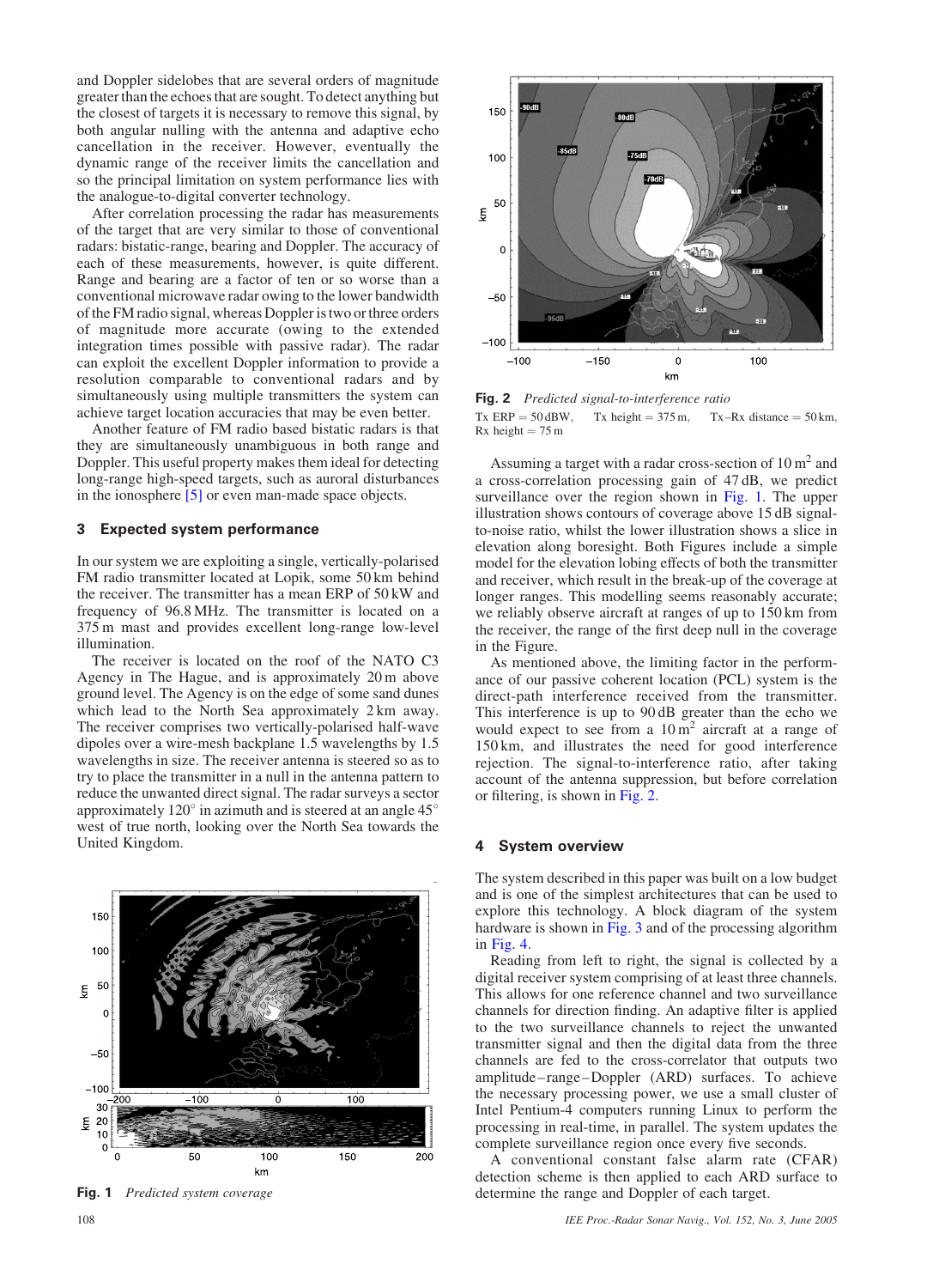<span id="page-2-0"></span>

Fig. 3 System hardware block diagram



Fig. 4 Signal processing block diagram

The complex amplitude of a target's echo received by each surveillance channel is then fed to the direction finding processor. With only two surveillance channels the direction finding system uses phase-interferometry to estimate the target bearing [\[2\]](#page-8-0).

At this stage in the processing the system has determined the range, bearing and Doppler of a number of targets. In order to further process the data it is necessary to associate this plot data with individual targets and this is performed using a conventional Kalman filter tracker in the box marked 'Plot-to-target association (line tracking)'.

Finally, having associated plots-to-targets, the range/Doppler/bearing data for each target are processed by a nonlinear estimator to determine the target's location, speed and heading. Use of a nonlinear estimator allows optimum use of the Doppler information in this tracking process.

The following Sections now describe the processing in greater detail and conclude with some representative results from the experimental system.

## 5 Data collection

Data is collected on three antennas, one reference channel and two surveillance channels. These antennas are connected to Cubic Communications VXI-3570A digital receivers, which sample the data in quadrature in a bandwidth of 110 kHz. These data are then transmitted in real-time over a gigabit local area network (LAN) to the processing cluster. In the current configuration, one second's worth of data from all three receivers is collected and then processed every five seconds, the current bottleneck in the processing being a combination of the performance of the LAN and the adaptive signal cancellation (which is not parallelisable).

The first step in the processing is to adaptively cancel any unwanted direct signal from the surveillance channels.

# 6 Adaptive removal of the direct signal and surface clutter

Although the cross-correlation processing between the reference and surveillance channels causes any unwanted reference signal in the surveillance channel to be confined to the zero-Doppler and zero-range bin, the range and Doppler sidelobes of this autocorrelation function remain significant. At best, with a 1 second integration time and 50 kHz effective bandwidth, these will be 47 dB below the main autocorrelation peak. However, given that the direct signal may be 80–90 dB greater than the echoes themselves, this means that the sidelobes remain some 30 – 40 dB higher than the echoes we are seeking. This is compounded by strong surface clutter returns from the sea surface to a bistatic range of around 50 km.

It is therefore critical that the direct signal and clutter is removed from the surveillance channels before crosscorrelation processing is attempted. An adaptive noise canceller like that in [Fig. 5](#page-3-0) is used. The goal of the canceller is to estimate the desired signal  $d(n)$  from a noisy observation

$$
x(n) = d(n) + w_1(n) \tag{1}
$$

recorded by the surveillance antenna, where  $w_1(n)$  is the unwanted interference. The signal from the reference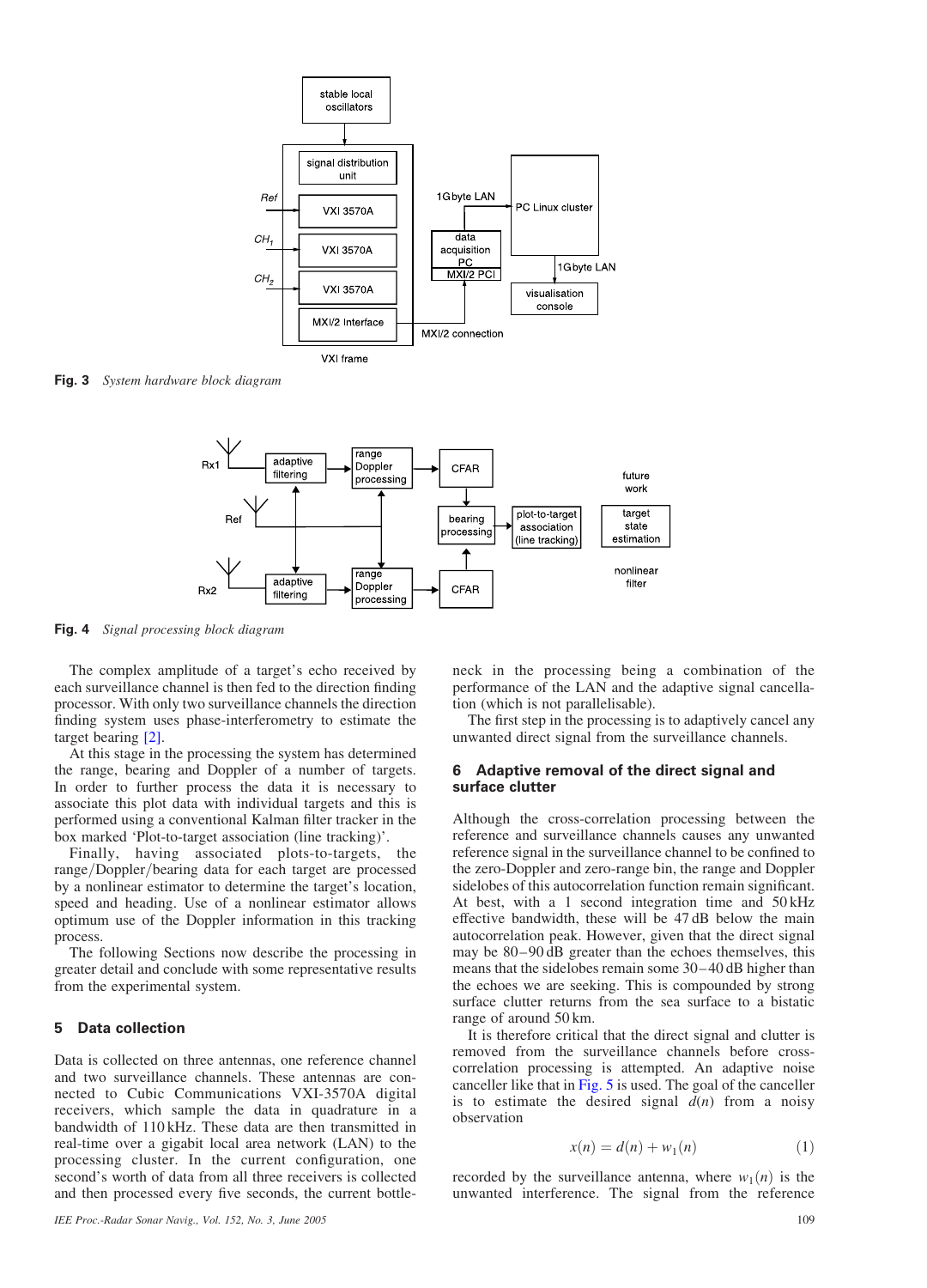<span id="page-3-0"></span>

Fig. 5 Adaptive noise canceller structure

antenna,  $w_2(n)$ , is used to estimate interference. The task of the adaptive filter is to estimate  $\hat{w}_1(n)$  from  $w_2(n)$ . Then, this estimate is subtracted from the signal from the primary sensor leaving only an estimate of the true echo signal

$$
e(n) = x(n) - \hat{w}_1(n) \tag{2}
$$

To implement the adaptive filter the joint process estimator algorithm is used. The structure of the filter is presented in Fig. 6 and consists of two parts:

- $\bullet$  an adaptive *M*-stage lattice predictor
- an adaptive tapped delay line

The structure of the M-stage lattice predictor is shown in Fig. 7. The output signals at the *mth* stage are

$$
f_m(n) = f_{m-1}(n) + k_m^* b_{m-1}(n-1), \quad m = 1, 2, ..., M \quad (3)
$$

$$
b_m(n) = k_m f_{m-1}(n) + b_{m-1}(n-1), \quad m = 1, 2, ..., M \ (4)
$$

where M is the predictor order. The variables  $f_m(n)$  and  $b_m(n)$  are the mth forward prediction error and the mth backward prediction error, respectively. The coefficient  $\kappa_m$ is the mth reflection coefficient.

From each stage of the filter, the backward prediction error  $b_m(n)$ ,  $m = 0, 1, ..., M$  is connected to the input of a finite impulse response (FIR) filter.

The M-stage lattice predictor transforms the sequence of the correlated input samples  $x(n), x(n-1), \ldots, x(n-M)$ into a sequence of uncorrelated prediction errors  $b_0(n)$ ,  $b_1(n), \ldots, b_M(n)$ . The second part of the filter uses the



Fig. 6 Joint process estimator

 $f_0(n)$  $f_M(n)$  $u(n)$  $b_M(n)$  $b_0(n)$ stage 1 stage 2 stage M

Fig. 7 Lattice predictor structure

backward prediction to estimate the desired signal  $y(n)$ . The first part of the filter is equivalent to the Gram-Schmidt algorithm, the second part of the filter is equivalent to a multiple regression filter.

Mathematically, the joint process estimator is described by two algorithms. The first algorithm, called the gradient adaptive lattice (GAL), is used to adjust the coefficients  $\kappa_m$ in the lattice predictor structure. In the second filter, the coefficients  $h(n)$  are updated using the normalised LMS algorithm (NLMS). These algorithms are described in  $[6]$ and are not repeated here.

Although this filter structure may appear excessively complex, we have found experimentally that the eigenvalue spread in the correlation matrix prevents the direct use of simpler algorithms, because the convergence rate is too slow. The lattice predictor decorrelates the input date vector, thus the spread of the eigenvalues is smaller, the convergence rate of the filter is faster, and the reference signal is removed from echoes properly.

Our selection of the prediction order  $M$  for the filter does not use any formal method, like Akaike's informationtheoretic criterion or minimum-description-length criterion, but instead relies on empirical observation. A value of  $M = 50$  has been found to be optimum.

#### 7 Target detection by cross-correlation

Having adaptively filtered out the direct path signal, it s necessary to search for the Doppler-shifted and timedelayed echoes of the targets. This processing step serves two distinct purposes within the radar:

. to act as a matched filter for the radar system and provide the necessary signal processing gain to allow detection of the target echo

. to estimate the bistatic range and Doppler shift of the target

This results in a range resolution (with one transmitter) of approximately  $2-3 \text{ km}$  (depending on the instantaneous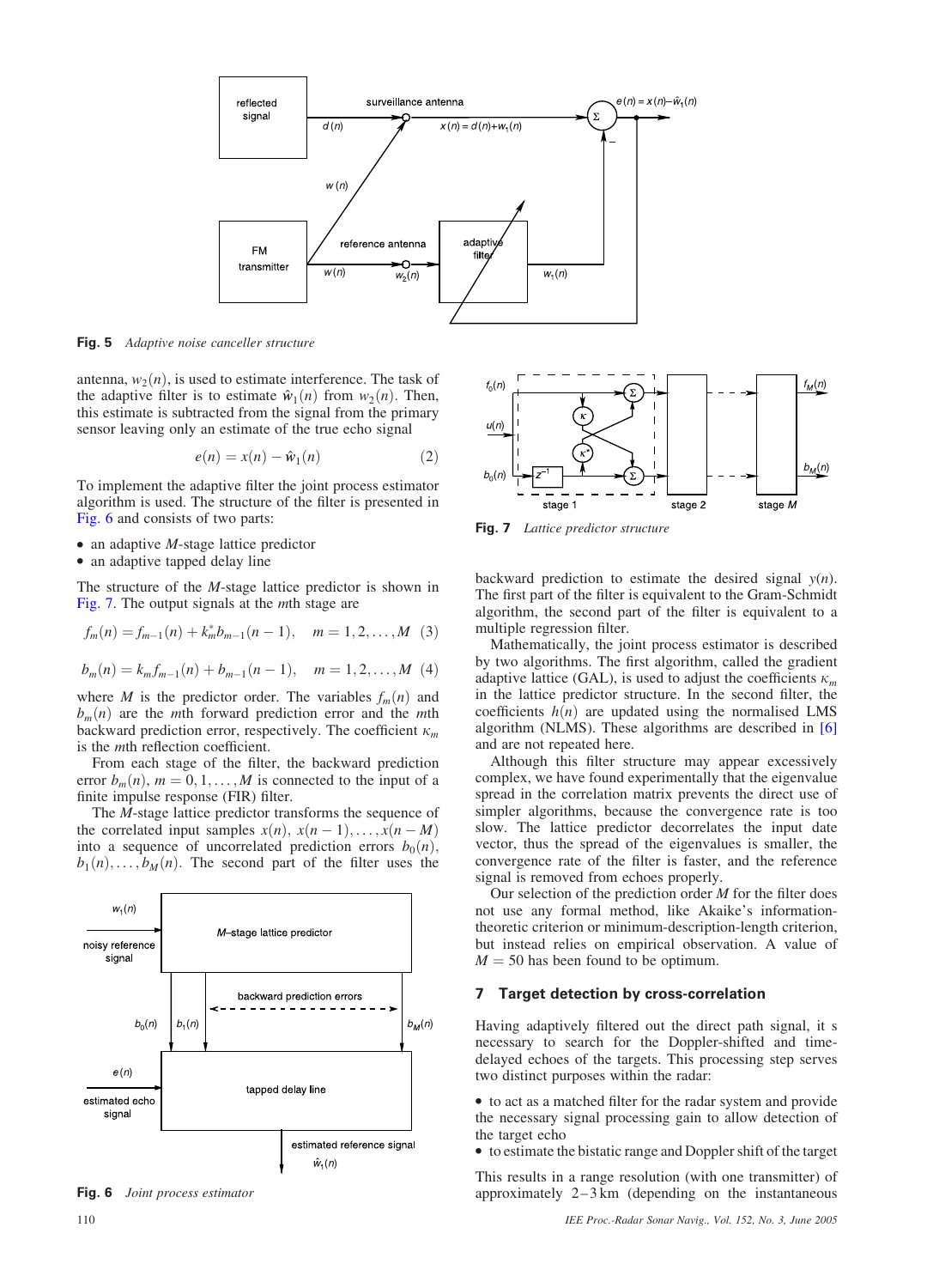modulation of the signal, which depends on the radio programme content). The Doppler resolution is the reciprocal of the coherent integration time, and so typically 1 Hz, corresponding to a velocity resolution of around  $1.5 \text{ ms}^{-1}$ . For all intents and purposes there is no minimum or maximum unambiguous range or Doppler. The maximum range is set by the integration time (1 second gives a maximum range of 150000 km) and the maximum Doppler by half the sample rate of the signal, thus typically  $\pm 150$  kHz or so, or about 750 times the speed of sound of sound. When implementing the radar receiver, the designer can select the subset of ranges and Doppler shifts of interest.

In practice, the coherent integration time is limited by migration of the target out of the Doppler, and sometimes range, cell of interest. An integration time of around 1 second is optimal for most civilian air traffic and provides a processing gain of around 47 dB.

# 7.1 Algorithm concept

The range –Doppler estimation concept is illustrated in Fig. 8. The algorithm operates on a 1 second sample of data and generates Doppler-shifted copies of the reference signal that act as a bank of filters, each matched to a different target velocity.

The processing in Fig. 8 is analogous to the calculation of the ambiguity function and can be written in discrete time notation as

$$
|\Psi(\tau, v)| = \left| \sum_{n=0}^{N-1} e(n) d^*(n - \tau) e^{j2\pi v n/N} \right| \tag{5}
$$

where  $\Psi$  denotes the amplitude – range – Doppler (ARD) surface that we are seeking to calculate,  $e(n)$  denotes the filtered echo signal and  $d(n)$  represents the reference signal. The variable  $\tau$  denotes the time delay corresponding to the bistatic time difference of arrival (TDOA) of interest and  $\nu$  denotes the Doppler shift of interest. The reference signal  $d(n)$  can be weighted using a standard weighting function (such as those defined in [\[7\]](#page-8-0)) before calculation of the ARD surface in order to reduce the range and Doppler sidelobes, at the expense of a broadened main peak and slight loss in processing gain.

Simplistically, the most obvious way to implement this processing would be to calculate the discrete Fourier transform of  $e(n)d^{*}(n-\tau)$  for each range of interest. To compute the ARD surface, for each range of interest we must:

• rotate the elements of  $d(n)$  and conjugate to obtain the required time delay,  $d^{*}(n - \tau)$ 

- multiply the rotated  $d(n)$  and  $e(n)$
- calculate the FFT of  $e(n)d^{*}(n-\tau)$
- . discard data from Doppler bins not of interest

Note that this algorithm allows the calculation of a limited number of ranges, but all possible Doppler shifts (limited only by the sample rate).

## 8 An efficient implementation

The major drawback of the approach presented above is the excessive processing load owing to calculations of the Fast Fourier Transforms for long input signals. We resolve this issue by applying a decimation technique that allows us to discard data at Doppler frequencies we know targets do not exist, before calculating the Fourier transform. This modified integration algorithm utilises some extra processing steps to decimate the signal but greatly reduces the overall computation complexity with almost no loss in signal processing gain.

The algorithm can be summarised as follows:

Parameters:

- $d(n)$  a reference signal
- $e(n)$  an echo signal

 $p$  - an initial time delay, which plays an important role in the distributed version of the algorithm. For single CPU  $p = 0$ 

- $N_i$  a number of range bins
- R a decimation factor
- Computation:
	- $d_m(n) = \text{conjugate}(delay \text{ by}(d(n), p))$

 $N_F = |N/R|$ , a number of points in the FFT after decimation

for  $k = 1, 2, ..., N_b$ 

•  $s(n) = d_m(n)e(n)$  - product of a conjugated, time delayed reference signal and an echo signal

- $s_d(n) = \text{CIC}(s(n), R)$  decimation by factor R
- $s_d(n) = \text{LPF}(s_d(n))$  out-of-band filtering
- $S = FFT(s_d(n), N_F)$  computation of the Doppler velocities

• delay by  $(d_m(n), 1)$  - delay reference signal in time domain by one sample

•  $R_d(k) = S$  - building up a range-Doppler surface end for

The main difference between the basic algorithm and this modification is the presence of two additional functions in the processing path, a cascaded integrator-comb (CIC) filter and a low-pass FIR filter (LPF). The CIC is a very efficient implementation of a decimation filter and is described in [\[8\]](#page-8-0) and [\[9\].](#page-8-0)



Fig. 8 Cross-correlation concept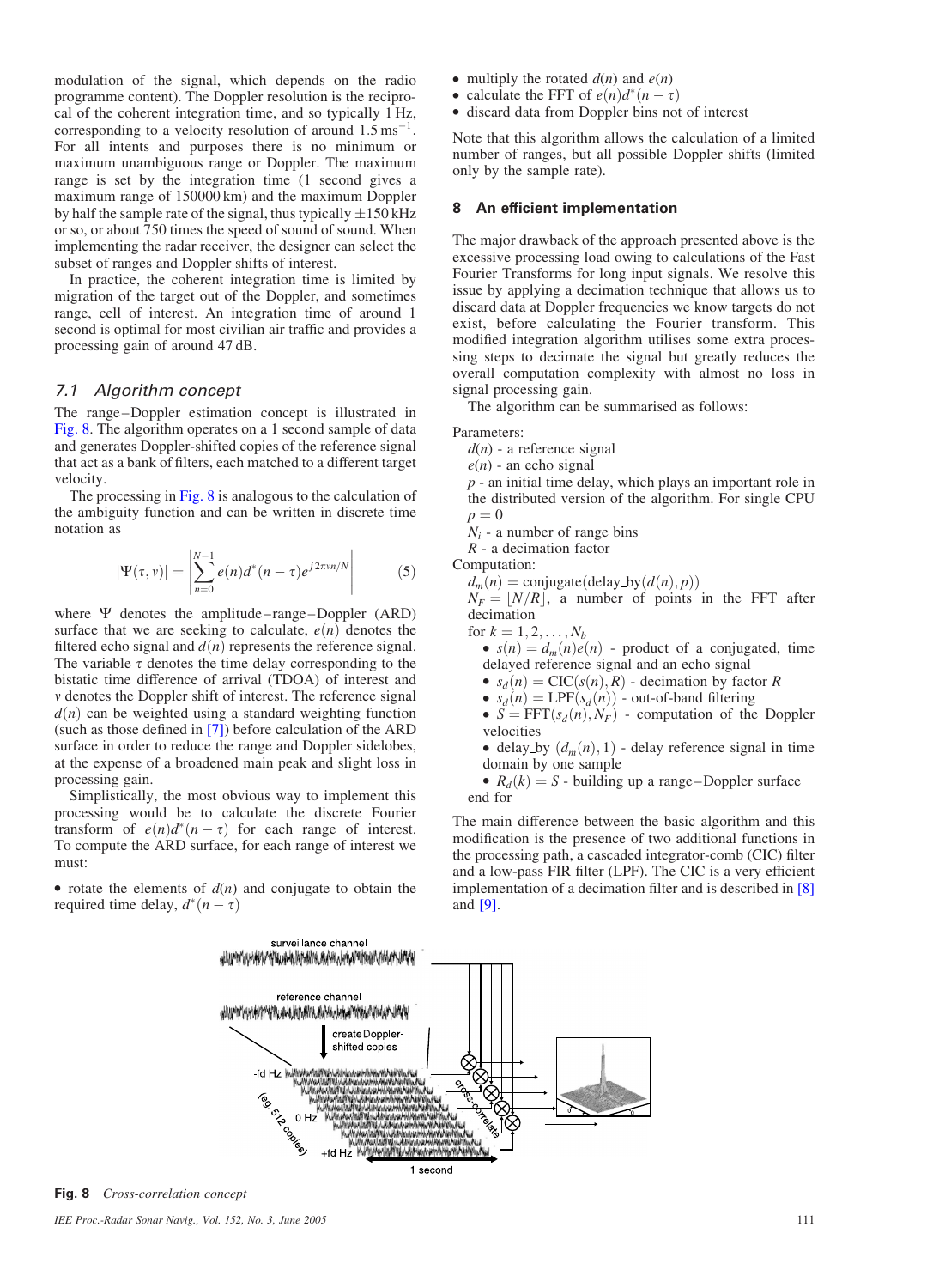The algorithm works as follows. First, the product of the conjugated, time delayed reference signal with the echo signal is calculated. The signal,  $s(n)$ , enters the CIC structure where it is integrated using a one stage integrator, decimated by factor  $R$ , and then differentiated in a one stage comb section.

The integrator operates at the original sampling rate  $f_s$ . After decimation, the comb section operates at the reduced sampling rate of  $f_{ns} = f_s/R$ . Therefore, the length of the output vector from the filter is a factor of  $R$  smaller. Next, the decimated signal  $s_d(n)$  is low-pass filtered in order to remove out-of-band frequencies.

Finally, calculating the FFT algorithm on the filtered data vector  $s_d(n)$  results in all the Doppler velocities for all targets from a specific range of frequencies at that range. In our system the following parameters are typical:

- receiver bandwidth,  $BW = 110$  kHz
- input signals are quadrature sampled at  $f_s = 195.313 \text{ kHz}$
- decimation factor,  $R = 128$
- sampling frequency after decimation  $f_{ns} = 1525.88 \text{ Hz}$
- . cut-off frequency for the 5th order low-pass (symmetric) FIR filter,  $f_c = 300$  Hz

The difference in computational complexity between the original and modified versions of the algorithm are as follows:

 $\bullet$   $O(CIC)$  - N complex additions for the one stage integrator,  $N_d = N/R$  additions for the one stage comb integrator

- $\bullet$  O(FFT)  $N_d \log_2(N_d)$  complex operations
- O(LPF)  $5N_d$  complex multiplications and  $5N_d$  additions

The computation cost of the extra steps is

$$
O_t = O(CIC) + O(LPF) + O(FFT)
$$
 (6)

For  $N = 2^{18} = 262144$  samples,  $R = 128$ ,  $N_d = 2048$  the value of  $O_t$  is  $2^{18} + 2048\log_2(2048) + 10 \times 2048 \simeq 305123$ operations. The complexity of the algorithm described in Section 7.1 is  $O_{\text{FFT}} = N \log_2(N) = 2^{18} \log_2(2^{18}) = 4718592$ operations. Therefore, the speed-up factor  $S_f$  is  $S_f =$  $(O_{\text{FFT}})/(O_t) = 15.46.$ 

To further increase the processing speed, we parallelise the algorithm by spreading the computation of different sets of time delays,  $p$ , amongst different computers. We are able to achieve a 1 second coherent integration in just under 1 second by using this algorithm and six 2.6 GHz Pentium-4 machines in parallel.



Fig. 9 Example results of cross-correlation processing

Figure 9 shows a typical amplitude–range–Doppler surface created using the adaptive interference and clutter processing and cross-correlation processing described above. Target echoes are visible in this Figure as the bright returns at different bistatic ranges and Doppler shifts.

Having generated the ARD surface it is then necessary to automatically detect the range and Doppler bins in which valid targets lie. This is performed using a constant false alarm rate (CFAR) algorithm.

## 9 CFAR detection algorithm

In order to maintain a constant probability of false alarm, the detection threshold changes according to an estimate of the noise variance. The conventional cell-averaging constant false alarm rate with guarded cells algorithm (CA-CFAR) is used  $[10]$ . The algorithm operates on the full ARD surface, first in the range domain, then in the Doppler. The optimum parameters were found empirically to be:

• number of cells for averaging  $M = 10$ ,  $M/2$  cells at each side of the cell under test

• threshold level  $K_o = 3$  dB

#### 10 Direction of arrival estimation

For our initial system we are implementing a simple angle estimation process using phase interferometry, as described in earlier work  $[2]$ . The angle of arrival of a target echo,  $\Phi$ , is related to the phase difference of the received signal at the two surveillance antennas,  $\Theta$ , by:

$$
\Phi = \frac{2\pi d}{\lambda} \sin(\Theta) \tag{7}
$$

where d is a distance between the dipoles,  $\lambda$  is the wavelength. In order to minimise any angular ambiguities the antennas are mounted half a wavelength apart. This gives a 180° ambiguity, targets behind the antenna and in front of the antenna cannot be distinguished, but in practise this is acceptable owing to the reasonable front-to-back ratio of the antenna gain pattern, which means targets behind the antenna are rarely detected. The phase of each echo on the ARD surface is calculated using the argument of their complex value. Any phase mismatch between the two channels is removed in software using a simple calibration coefficient.

#### 11 Target association

Although many conventional air surveillance radars output raw detection data for tracking by an external system, it is better for a passive radar to internally track aircraft detections from each transmitter. This tracking is performed in the range –Doppler-bearing domain.

By using an internal tracker, the system is then able to forward the associated plot data for

. association of returns from different transmitters of the same target (in a multistatic system)

. target state estimation (described below)

In our experimental system we use the basic Kalman filter described in Section 1.5 of [\[11\]](#page-8-0). The measurement vector (8) comprises measurements of range,  $R_k$ , and Doppler,  $F_k$  and bearing,  $\Phi_k$ , from the ambiguity surface, and the state vector (9) comprises range, range-rate, Doppler, Doppler-rate, bearing and bearing-rate.

$$
z(k) = (R_k F_k \Phi_k)'
$$
 (8)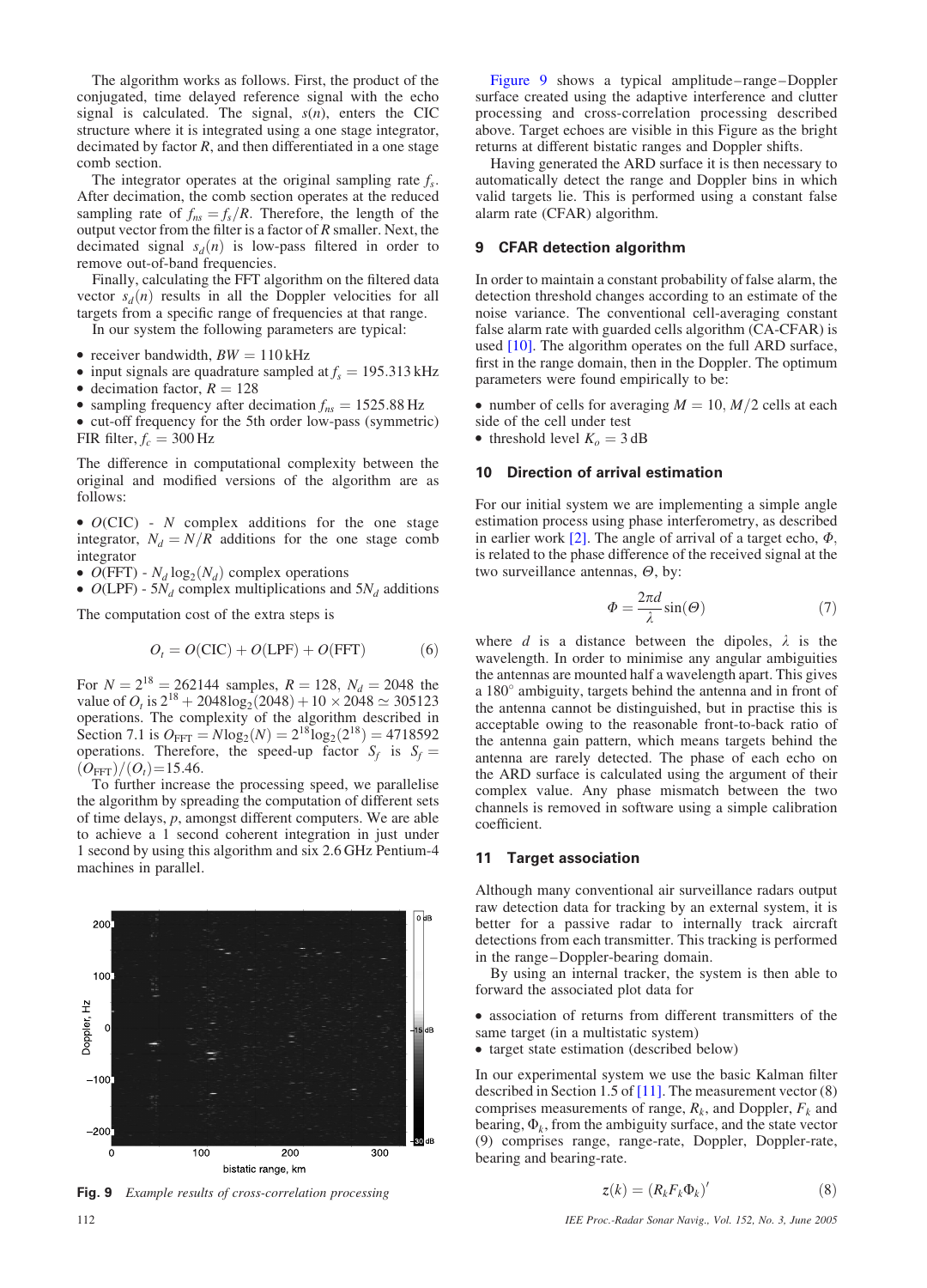$$
\mathbf{x}(k) = (r(k)\dot{r}(k)f(k)\dot{f}(k)\phi(k)\dot{\phi}(k))'
$$
 (9)

<span id="page-6-0"></span>We exploit the fact that the measurements of Doppler are proportional to the rate of change of range (10) and use a modified form of the state prediction (11)

$$
F(k) = \begin{pmatrix} 1 & 0 & -\lambda\tau & 0 & 0 & 0 \\ 0 & 0 & -\lambda & -\lambda\tau & 0 & 0 \\ 0 & 0 & 1 & \tau & 0 & 0 \\ 0 & 0 & 0 & 1 & 0 & 0 \\ 0 & 0 & 0 & 0 & 1 & \tau \\ 0 & 0 & 0 & 0 & 0 & 1 \end{pmatrix}
$$
 (10)

$$
\mathbf{x}(k+1|k) = \mathbf{F}(k)\hat{\mathbf{x}}(k|k)
$$
 (11)

where  $\tau$  is the update rate and  $\lambda$  is the wavelength. The fact that the Doppler is proportional to rate of change of range means that it is particularly easy for even the basic Kalman filter to track targets in the range –Doppler space.

For updating the state prediction covariance matrix (13), we use the standard definition of the state transition matrix (12) as follows:

$$
F(k) = \begin{pmatrix} 1 & \tau & 0 & 0 & 0 & 0 \\ 0 & 1 & 0 & 0 & 0 & 0 \\ 0 & 0 & 1 & \tau & 0 & 0 \\ 0 & 0 & 0 & 1 & 0 & 0 \\ 0 & 0 & 0 & 0 & 1 & \tau \\ 0 & 0 & 0 & 0 & 0 & 1 \end{pmatrix}
$$
(12)

$$
\boldsymbol{P}(k+1|k) = \boldsymbol{F}(k)\boldsymbol{P}(k|k)\boldsymbol{F}(k)' + \boldsymbol{Q}(k) \tag{13}
$$

The tracker uses a standard 4-out-of-5 track initiation logic. A track is 'preliminary' until it has satisfied this condition, after which it is 'confirmed'.

The association gate is defined according to (14)

$$
[z - \hat{z}(x+1|k)]'S(k+1)^{-1}[z - \hat{z}(x+1|k)] \le \gamma \qquad (14)
$$

The gate threshold  $\gamma$  is set as 11.4 corresponding to a probability of 0.99 with three degrees of freedom. When maintaining preliminary tracks, we increase the gate size by a factor of 1.5 to increase the probability of association. To reduce the computational load associated with (14) we

first apply an 'early gate' to all the plots under consideration, to reject distance outliers. This simple gate simply rejects any plot more than 10.0 Hz, 3.0 km or 1 radian away from  $\hat{z}(k + 1|k)$ .

The basic logic of the tracker is:

• update all confirmed tracks with the closest plot to  $\hat{z}(k + \theta)$  $1|k|$  falling within the association gate defined in (14) If no plots are present, rate-aid the track.

. using any remaining plots, update all preliminary tracks with the closest plot to  $\hat{z}(k+1|k)$  falling within the association gate defined in (14). If no plots are present, rate-aid the track.

. using any remaining plots, initiate new tracks

A graphical display of the filter's prediction and covariance estimates was used to tune the filter parameters. Using this, the initial value of the covariance matrix was set as

$$
\boldsymbol{P}_{init}(0|0) = \begin{pmatrix} 5.0 & 0 & 0 & 0 & 0 & 0 \\ 0 & 0.0225 & 0 & 0 & 0 & 0 \\ 0 & 0 & 0.04 & 0 & 0 & 0 \\ 0 & 0 & 0 & 0.1 & 0 & 0 \\ 0 & 0 & 0 & 0 & 0.8 & 0 \\ 0 & 0 & 0 & 0 & 0 & 0.06 \end{pmatrix}
$$
(15)

and the covariance matrix modelling process errors was set as

$$
\mathbf{Q}(k) = \begin{pmatrix} 3.0 & 0 & 0 & 0 & 0 & 0 \\ 0 & 0.02 & 0 & 0 & 0 & 0 \\ 0 & 0 & 0.2 & 0 & 0 & 0 \\ 0 & 0 & 0 & 0.05 & 0 & 0 \\ 0 & 0 & 0 & 0 & 0.8 & 0 \\ 0 & 0 & 0 & 0 & 0 & 0.6 \end{pmatrix}
$$
 (16)

where the basic units of measurement are km, Hz and radians. Note that the bearing parameters are still preliminary and will undoubtedly benefit from additional tuning.

Example results of this tracking process are show in Fig. 10. In this display, an error ellipse is displayed around each track estimate, together with an arrow indicating the track prediction. Preliminary tracks are shown in light grey, whilst confirmed tracks are darker. The majority of preliminary tracks are owing to false alarms and are never promoted into confirmed tracks.



Fig. 10 Example target tracks in range–Doppler space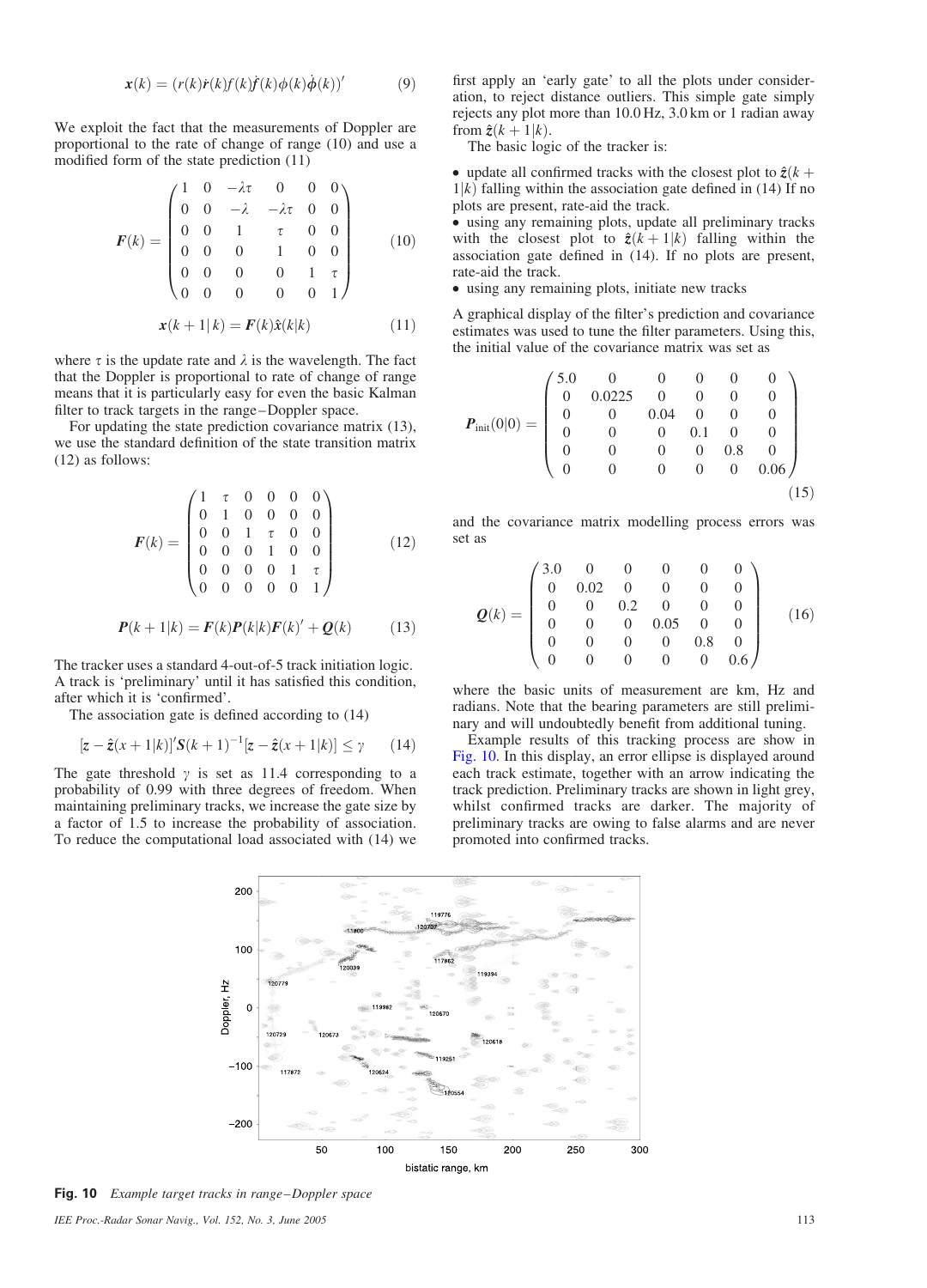Even without any special logic or modifications of the tracker to cope with manoeuvering targets, the basic filter has been found to be extremely robust and original plans to implement an interacting multiple model (IMM) filter have not proved necessary.

## 12 Target state estimation

At the time of writing, the integration of bearing into the system is very new. We therefore use the simple trigonometrical transformation from bistatic range and bearing into a local Cartesian coordinate scheme for displaying the target on a geographical map. Example results are shown in Fig. 11. Whilst this serves to quickly show the detections on a map, it effectively discards all the excellent Doppler information provided by the system. We are therefore currently implementing a proper estimation of target location from range, bearing and Doppler by extending the earlier work of Howland [\[2\]](#page-8-0) to modify the extended Kalman filter to include range (as well as Doppler and bearing) in the state equations. It will not be necessary to use the elaborate genetic algorithm or Levenberg –Marquardt approaches to initiate each track, initial Doppler and bearing measurements from the target association stage will be sufficient.

#### 13 Verification of system performance

To verify the detection performance of the system we use a live civil air traffic control data feed. We read these data into a display program, filter the data geographically to cover only the region in which our system detects targets and then display them on a map (Fig. 12).

We also take these data and calculate the bistatic range and Doppler shifts that each target would present to our system. We display these data on a separate range –Doppler display (Fig. 13) with their Mode  $3/A$  identifiers. Selecting an aircraft's range/Doppler plot highlights the same aircraft on the map. Selected tracks on both displays are shown as squares, and these are visible on Figs. 12 and 13. We can also overlay the truth data directly on the system's range – Doppler display ([Fig. 14](#page-8-0)) as a quick check of which aircraft have been detected.



Fig. 11 Example target tracks overlaid on map



Fig. 12 ATC truth data with aircraft detected by passive radar (boxes)

These techniques provide a real-time verification of the system's performance. In the examples provided here, it is possible to compare the detections in [Fig. 14](#page-8-0) with the truth tracks in Fig. 13. The latter tracks can then be related directly to the aircrafts' locations by comparing Mode  $3/A$  codes between Fig. 12 and 13, or simply by looking for tracks highlighted with the squares. Furthermore, it is possible to compare the output of the passive radar's target association tracker, in [Fig. 10,](#page-6-0) with the truth tracks, in Fig. 13. In both cases we feel the results are encouraging.

Using this approach we have verified that the radar is able to reliably detect and track aircraft at bistatic ranges of beyond 300 km, corresponding to ranges of up to 150 km from the receiver. Track initiation is reliable and false target tracks are rarely observed.

At the time of writing we are still verifying the final track accuracy against Eurocontrol data. Accuracy is limited by the poor bearing accuracy, but by inspection it seems that most tracks are within 10 km of their true location, and often much closer. Once we have calibrated the bearing measurement system, further tuned the line tracker and implemented the extended Kalman filter estimation of target state we expect this to be much improved.



Fig. 13 Civil ATC truth data converted to bistatic